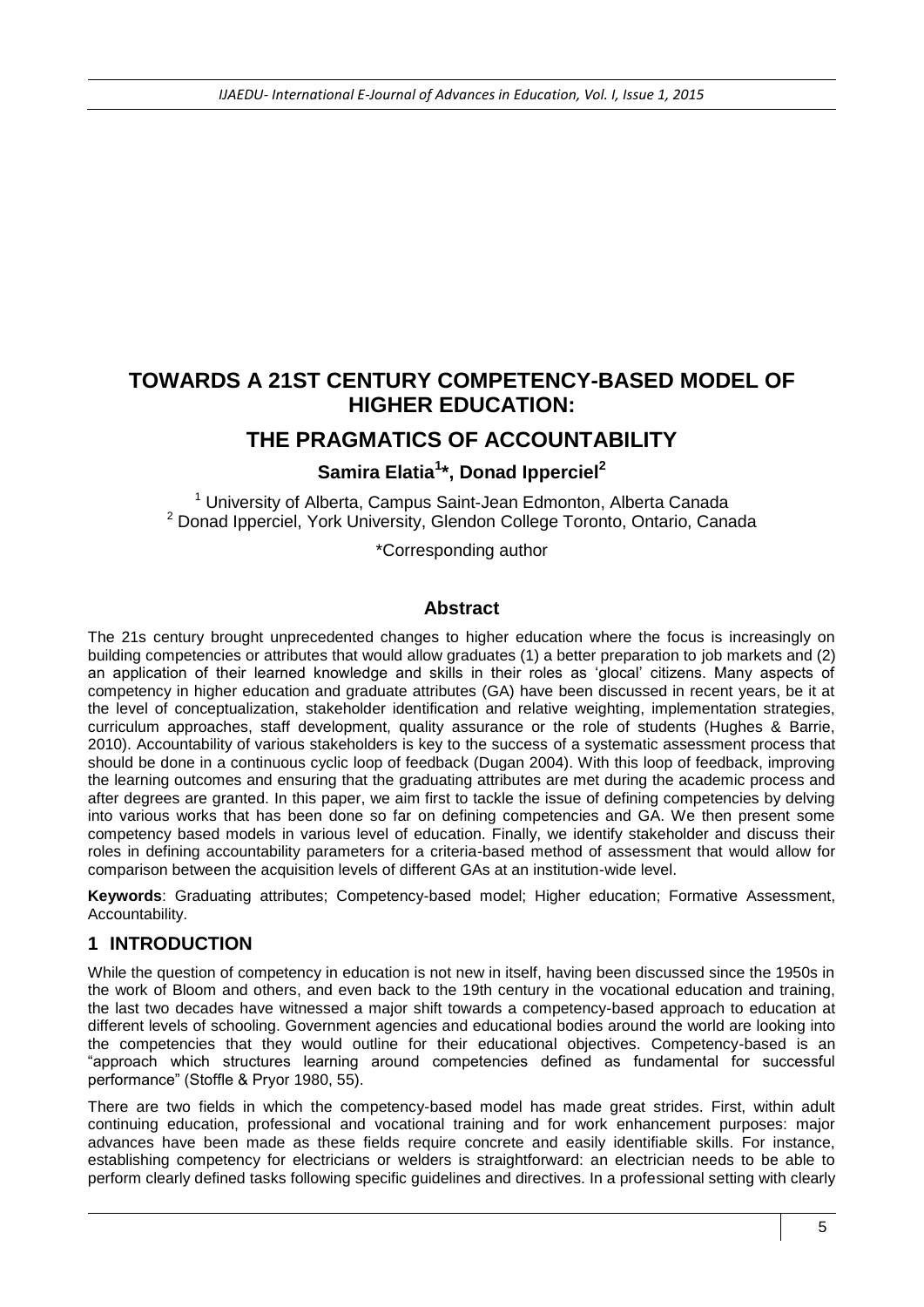#### *IJAEDU- International E-Journal of Advances in Education, Vol. I, Issue 1, 2015*

defined standards, competencies can be easily identified, acquired and most importantly measured. Second, in elementary and secondary education: establishing competencies is fairly straightforward, as foundational knowledge and skills are being targeted. For instance, competencies such as literacy and numeracy can be measured and directly linked to curriculum and teaching/learning objectives set by national and local educational bodies. There is a continuum in learning to read that starts with recognizing letters, words, and simple sentences in grade 1, and leads to reading a novel and synthesizing its content in grade 12. At each step, improvements can be ascertained and assessed.

However, at the university and college levels, apart from technical and professional programs, establishing and measuring competencies is far from simple. Most universities that have elaborated competencies have adopted graduate (or graduating) attributes (GAs) based on their values and general outlook. These attributes are in line with the institution's vision and mission, but they scarcely target specific, unambiguous skills, thus making them difficult to measure. Moreover, the issue of competencies is further complicated by the various stakeholders who are accountable or hold others accountable for these competencies. Hence, competencies and GAs might be restricted to a general descriptive, perhaps aspirational role within university education. The multifariousness of students from diverse age groups, with diverse academic, personal interests and backgrounds, make the development and use of competencies in higher education a multifaceted and complex undertaking.

University education in its classical humanistic sense holds a special place in society: it is the breeding ground for knowledge and ideas in their most noble sense. Yet, the last decade in particular has seen a wave of competency models being developed by various institutions around the world, seemingly bringing university ideals back to earth. In this paper, we aim primarily to provide a solid foundation for and understanding of this new wave of the competency-based approach. In order to do this, we delve into the various definitions of competencies (from a historical as well as a conceptual perspective), focus on the axiological nature of competencies, explore the many stakeholders and accountability relationships involved in establishing competencies in the educational context and highlight the relationship that binds the two.

#### **2 DEFINING COMPETENCIES**

There are two intertwined connotations of the word 'competency', which refers both to output (i.e. instruction results) and input (i.e. underlying attributes that are required of an individual to perform at a certain level of satisfaction) (Hoffman, 1999). In a sense, both meanings complement each other, as one covers the acquisition process while the other describes its goal or end product.

In general terms, the Organization for Economic Cooperation and Development (OECD) defines competency in Definition and Selection of Competences report as a "the ability to meet demands or carry out a task successfully, and consists of both cognitive and non-cognitive dimensions" (OECD 2002, p. 8). Competency has always been linked to skills, abilities, capability and the like. In fact, these terms have, over time, been used interchangeably with competency. However, in educational sciences, they are used in a more specific sense, although even within the broad field of education, they may carry various meanings depending on the sub-discipline.



Haladyna proposes the following breakdown:

*Figure 1*: Relation of knowledge and skills to ability (Haladyna 1997, 7)

● *Knowledge* comes first and is the foundation of any learning. It is important, when dealing with competencies, to distinguish between acquiring or preserving knowledge on the one hand and actually using it on the other hand (Haladyna 1997).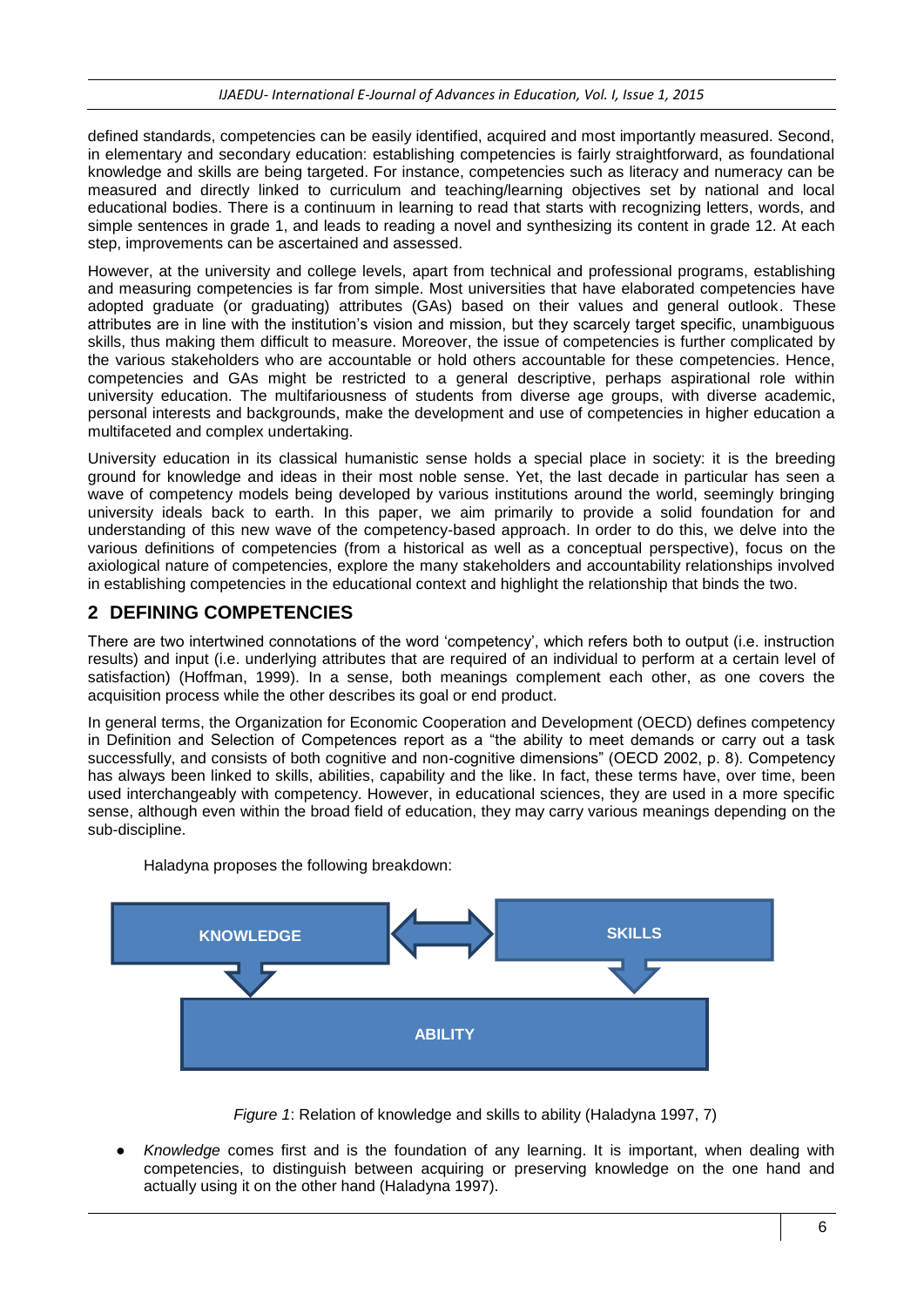- Skills "are complex acts that require knowledge and involve performance. We have mental and physical skills, some that are easily visible and others that are less visible, but must be inferred through student behavior." (Haladyna 1997, p. 8). In short, skills are about doing on the basis of knowledge.
- Ability is more complex and involves both knowledge and skills. Ability emerges later in the learning process as more knowledge and skills are assimilated and mastered. Ability is about mobilizing knowledge and skills for a meaningful purpose.

Within Haladyna's framework, competency as it relates to a performance is closely linked, at times even synonymous with, "ability" in the KSA model for education.

While many believe skills and competencies to be identical, Ananiadou & Claro (2009), in their eight-year seminal work for DeSeCo (Definition and Selection of Competencies) state that a "competence is more than just knowledge or skills." For instance, a person might have the skills to change light bulbs and light switches around the house, but this does not mean that s/he is a competent electrician. Competence "involves the ability to meet complex demands, by drawing on and mobilizing psycho-social resources (including skills and attitudes) in a particular context" (Ananiadou & Claro, 2009, p. 8). For Ananiadou & Claro, thus, competency involves not only knowledge and skills, but also more abstract qualities such as attitudes. They believe that the new skills and competencies are those "that young people will be required to have in order to be effective workers and responsible citizens in the knowledge society of the  $21<sup>st</sup>$  century" (p. 5).

The broadly social aspect of the concept of competency is apparent in the DeSeCo Project report published by the OECD's European Association for the Education of Adults in 2002, which aimed at building a better understanding of key competencies for adult education. According to this report, competence involves more than knowledge and skills; rather, it includes attitudes that contribute to successfully carrying out an activity or task (p. 6). This is a functional approach whereby defining competencies is linked to external use and application in society. This view is similar to that of the European Centre for the Development of Vocational Training, whose glossary defines a skill as the "ability to perform tasks and solve problems" (Cedefop, 2011, p. 162), while defining a competence as the "ability to use knowledge, skills and personal, social and/or methodological abilities, in work or study situations and in professional and personal development." (p. 36). In this view, competencies are situational (they make sense within a broad context of human activities) and teleological (they aim at reaching a meaningful goal by mobilizing knowledge, technical skills and social qualities). By contrast, skills related to context-free tasks that can or cannot be accomplished.

In line with this interpretation, the Province of Alberta's Ministry Education provides the following definition of competency: "an interrelated set of attitudes, skills and knowledge that is drawn upon and applied to a particular context for successful learning and living. Competencies are developed over time and through a set of related learner outcomes" (Alberta Education, 2011, p. 3). Thus defined, 'competency' is a broad term that refers to the general development of a fulfilled individual in a social as well as a professional setting. As such, it includes the following: critical thinking, creativity, social responsibility, communication, collaboration, and so on (ibid.).

Understood in this way, competencies intersect with the concept of graduate attributes (GAs), a term used typically in higher education, but which, historically, has developed independently from the concept of competency in primary and secondary education. Interestingly, both academic levels (pre-college and postsecondary) arrive at the same understanding of complex, socially relevant, situational and teleological abilities, yet following distinct paths and using a distinct vocabulary. GAs are defined most commonly as "the qualities, skills and understandings a university community agrees its students would desirably develop during their time at the institution that consequently shape the contribution they are able to make to their profession and as a citizen"(Bowden et al., 2000). Similarly to competencies, GAs include attitudinal and dispositional qualities. Typical GAs are communication skills, critical thinking, ethical responsibility, collaborative skills and ethos, creativity, and so on, traits that mirror competencies, as identified above. They are a miscellany of applied knowledge, understandings, skills, attitudes, values and dispositions (Hager & Holland, 2006, p. 3).

It is precisely the heterogeneous nature of GAs or competencies that makes their assessment and measuring a difficult task. Although many commentators have given up on the possibility of measuring GAs (Pitman & Broomhall 2009, p. 450), most would agree that this is critical to any implementation of a GA scheme (Hughes & Barrie, 2010, p. 326-7; Fraser & Thomas, 2013, p. 549). Thus, there is a need for an assessment-oriented taxonomy of GAs (a project that the authors have undertaken in a yet unpublished article; Ipperciel & ElAtia 2014).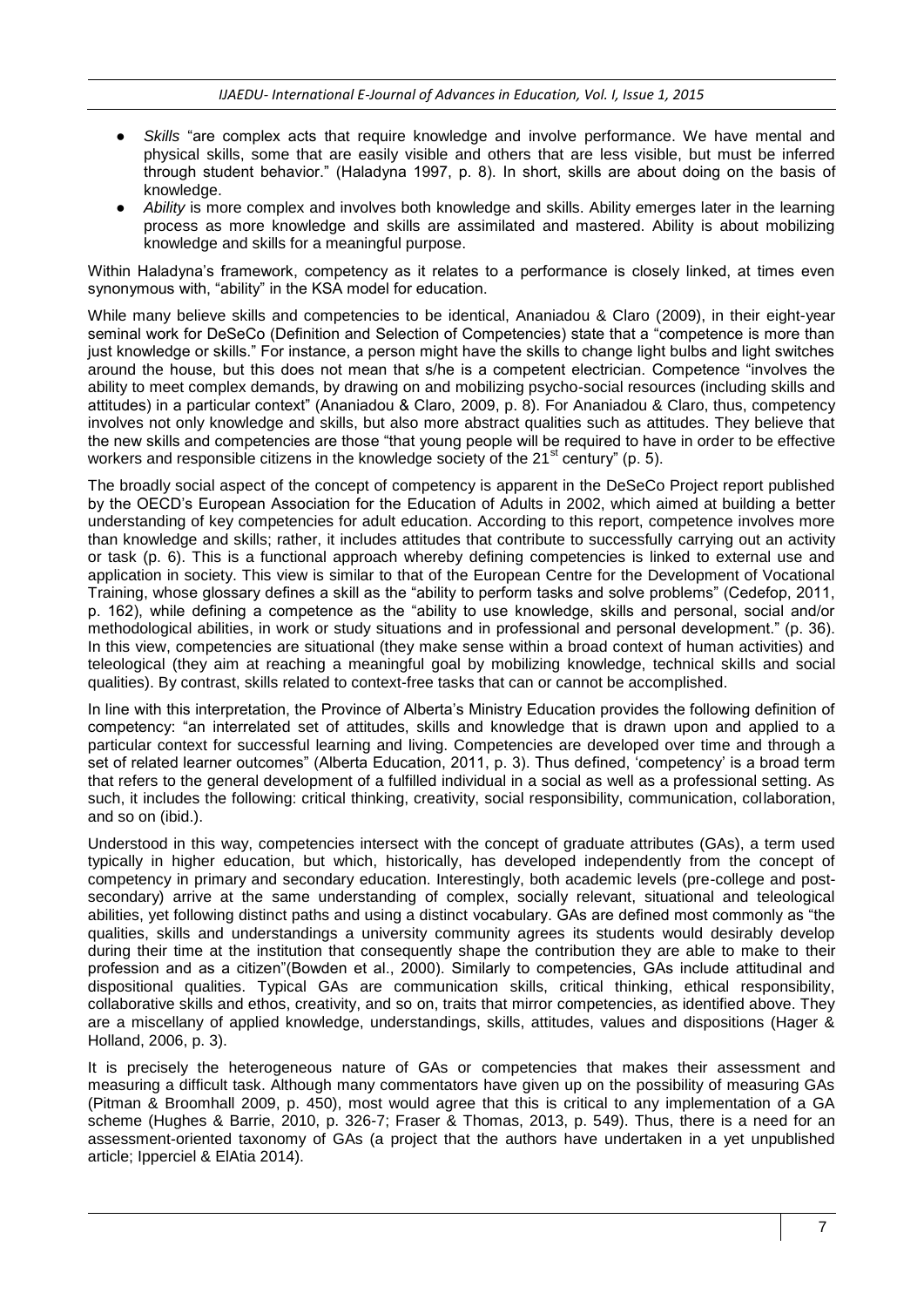#### **3 ESTABLISHING COMPETENCIES AND INDICATORS**

Competencies are domain-specific and depend to a large extent on the context (DeSeCo report 2005). That is, the context and environment will dictate which ones should be used and how they should be adopted and implemented. Choosing relevant competencies depends to a great extent on what is valued (DeSeCo, 2002), above all by stakeholders (more on this in the last section of this paper). This explains why there are multiple competencies that serve different purposes. Given the context-dependent nature of competencies and GAs, no one set of competencies should be regarded as authoritative and definitive in all possible settings. This, in our mind, renders irrelevant a number of articles on GAs that set out to accomplish precisely this.

Competencies, as they are understood in this context, are value-bound in a broad societal sense. It is often 'for society' or the full development of its members that several competencies have been worked out. Whether as "essential", "generic" or "key", competencies matter because they help people flourish within society. *Key competencies* are "influenced by what societies value and by what individuals, groups, and institutions within those societies consider important" (p. 8). Key competencies are those that are "important across multiple areas of life and that contribute to an overall successful life and a well-functioning society" (p. 14). Traditionally, governments have proffered their own key competencies and, in most cases, these have included effective communication, critical thinking and problem solving, as well as ethical and respectful citizenship. Philosophers and ethicists have also attempted to define the competencies needed in general for the good of society (Canto-Sperber & Dupuy, 2001).

Evidently, academic institutions are strongly influenced by societal values, although the prevailing axiological plurality leaves sufficient room for choice. Apart from the value-bound competencies, they also pursue their own distinctive skills-based goals, which give rise to the distinction between *disciplinary* and *cross-curricular* (or cross-cutting) competencies. The 'Programme de formation de l'école québécoise" of the Quebec Ministry of Education identifies these two overarching competencies as being central in education. The disciplinary competencies are linked specifically to a program of study. Competencies developed within this framework establish a continuum in mastering the content of the target discipline. The 'compétences transversales' (cross-cutting competencies) as they are referred to in Quebec are much broader and focus on the holistic learning of students as preparation for society. These competencies *constitute a behavioral know-how [savoir-agir] based on the mobilization and efficient use of a range of resources. However, they offer a wider frame of reference insofar as they cross disciplinary boundaries and enable a wider range of action. They often have the merit of mobilizing resources from more than one discipline for the benefit of a same objective. [Our translation] (MELS, 2008)*

The graph below is a representation of both types of competencies for secondary education in the province of Alberta, by the ministry of education Alberta Education.



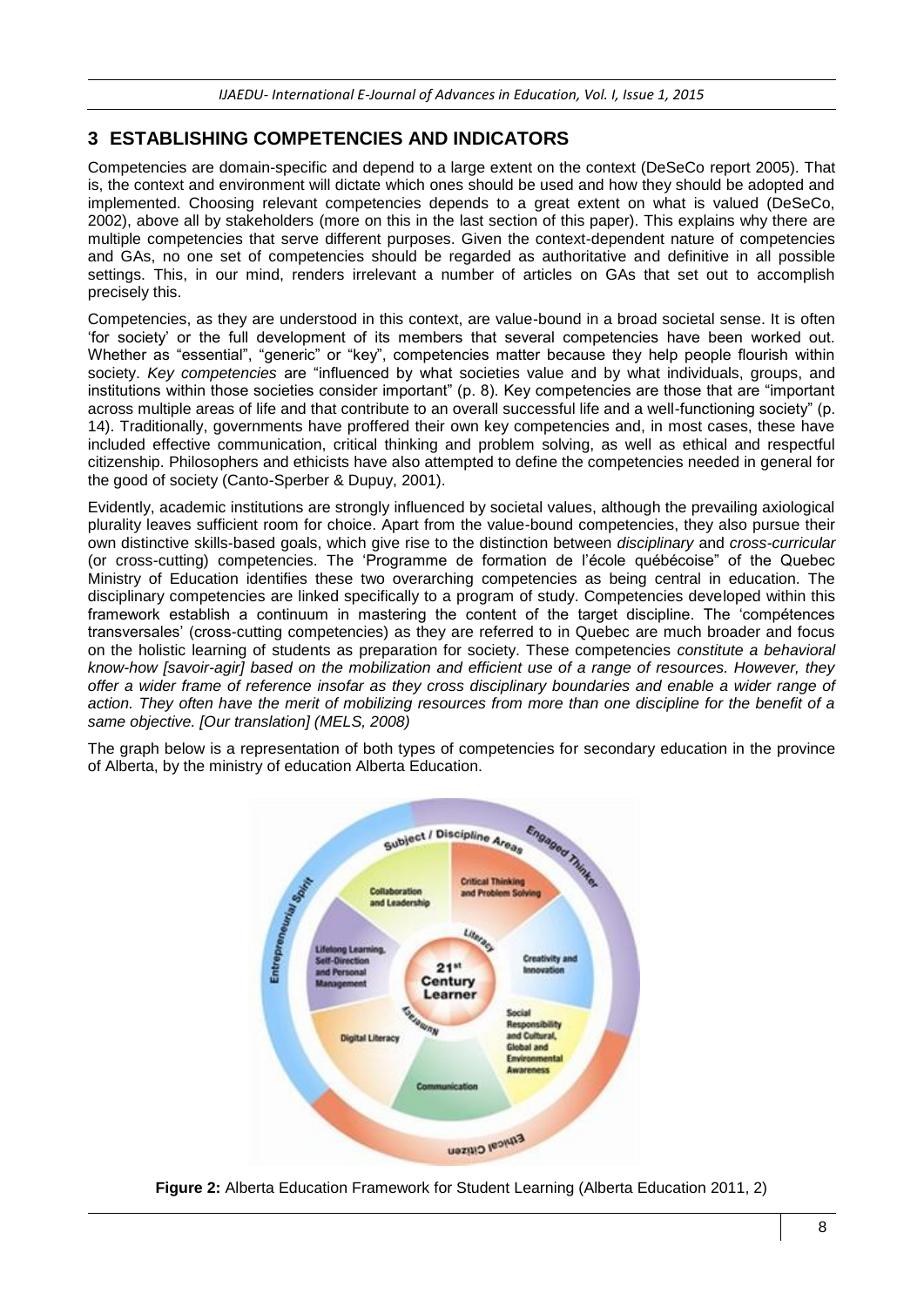#### *IJAEDU- International E-Journal of Advances in Education, Vol. I, Issue 1, 2015*

In elementary and secondary education, bodies governing the education system – whether federal, provincial or state level ministries, depending on countries – are in charge of developing competencies. In most cases, these agencies are also responsible for curriculum development. In higher education, by contrast, it is often up to institutions themselves to develop their own competencies, which in liberal arts programs and institutions take on the form of cross-cutting competencies. Students, in this context, apply the acquired knowledge in a holistic way that transcends the classroom and prepares them for society and life beyond the academic setting. Professional programs (e.g. engineering, nursing, etc.), though they also must adopt disciplinary standards, nonetheless integrate, in many cases, broader cross-cutting graduate attributes.

Australia and the United Kingdom are certainly forerunners with regard to implementing graduate attributes at the higher education level. In the United States, efforts have been rather timid, with the notable exception of Alverno College. In Canada, the University of Alberta is among the few institutions that have fully adopted this model with the support of a student-driven initiative that has seen to the creation of a committee whose objective was to identify core competencies known as GAs. This committee's work follows from the University of Alberta's current academic plan entitled "Dare to Deliver" which promises to "foster and enhance learning, discovery and citizenship" by developing "attributes and competencies upon graduation", that is, by "[a]rticulating and supporting the development of core sets of skills, attributes and values to be incorporated into graduate and undergraduate programs" (University of Alberta, 2011, p. 13). The committee's work identified the following seven competencies as GAs applicable to the university undergraduate and graduate students: ethical responsibility, scholarship, critical thinking, communication, collaboration, creativity, confidence.

Once general GAs or competencies are elaborated, the issue that arises is about defining the attributes that describe a specific competence or GA and hence facilitates implementation and use. In all cases, agencies that develop competencies have to supplement the generic competencies with detailed descriptions that provide more pragmatic explanation to what they mean, so that stakeholders can understand what is being targeted, and to how to potentially assess these competencies.

For the two GAs 'Communication' and 'Collaboration,' the following sub-attributes were identified:

*Communication*: writing skills, oral skills, visual communication, multilingualism

*Collaboration*: openness to diversity, interpersonal skills, adaptability and compromise, individual contribution.

The subsequent step consisted in having individual faculties develop their own interpretation (in the form of can-do statements) of these sub-attributes following their own culture and values, as well as the needs and realities of their programs.

### **4 STAKEHOLDERS AND ACCOUNTABILITY**

In order to deepen our understanding of the concept of competency, a number of pragmatic, context-related questions should be raised, which will set the stage for a non-abstract understanding of the concept and, ultimately, for building valid assessment models.

In classical higher education, i.e. universities and institutions that are not professional and vocational schools, the following questions should be addressed:

- Who identifies the competencies? Who is involved in the process?
- Who are the stakeholders? What are their roles? And what is the purpose and goals of taking part in this process?
- Who is accountable? Who does the monitoring? Who provides feedback? Who benefits (or not) from a GAs and competencies framework?

The use, implementation and interpretation of competencies depend to a great extent on the stakeholders involved in this process. Stakeholders are in fact, from a pragmatic point of view, the driving force behind the use of competencies. Undoubtedly, they are central to the whole process. The list of stakeholders is potentially long and may include: university administrators, potential employers, students at various levels, teachers at various ranks and with various responsibilities, funding agencies and government offices (see Chart 2 below). The list could be further extended, but let us focus on those stakeholders who have a direct impact on the competency-based model of higher education.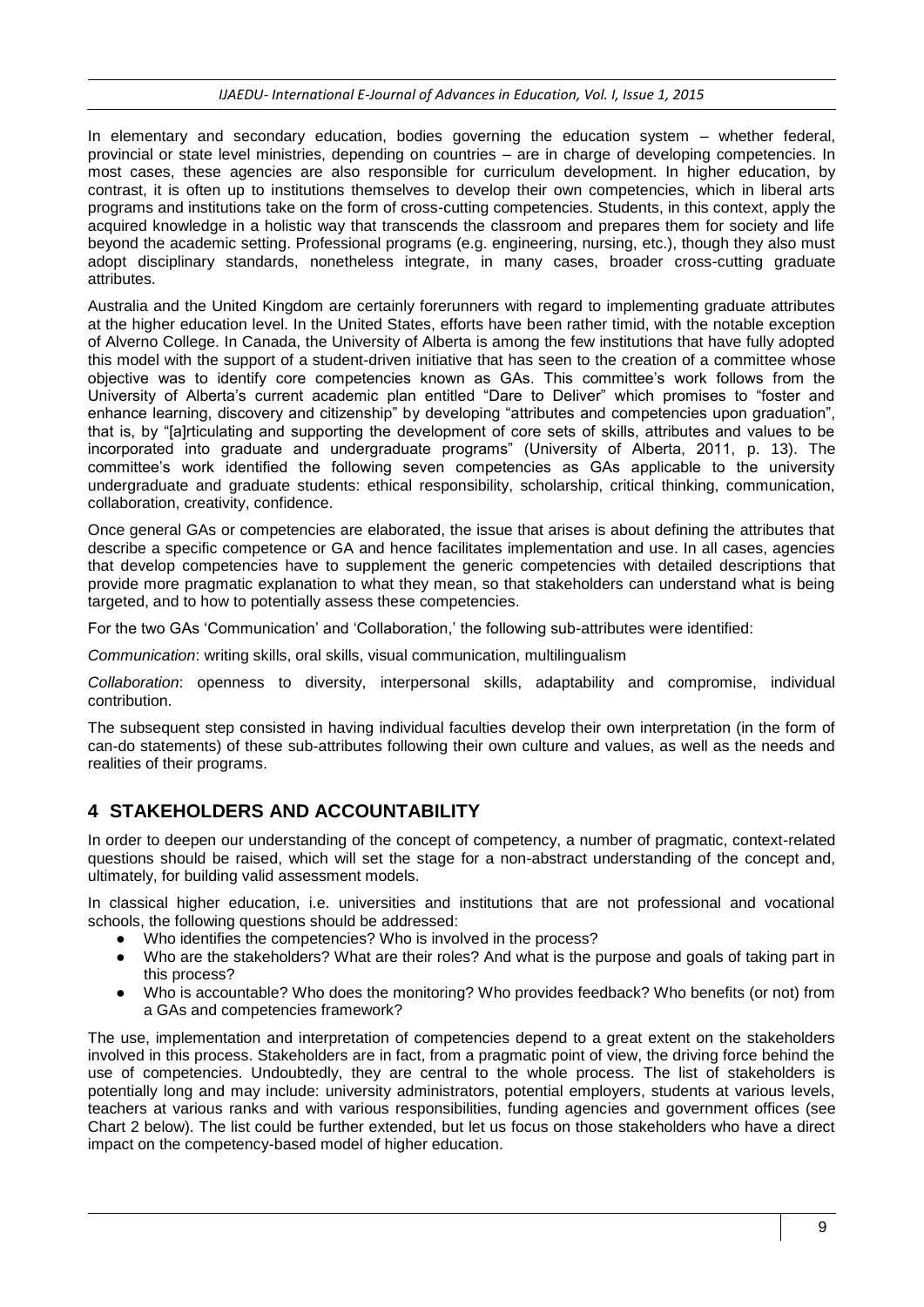

**Figure 3:** University Stakeholders Relations to Competencies

In a previous study (Ipperciel & ElAtia, 2014), we identify the relationship between student and instructor as a core element of the assessment process. This relationship provides a continuum in which one can gain insight into the workings of competencies for learning and teaching. This relationship is essential to the formative and diagnostic evaluation of competencies.

That being said, university administrators also have a strong vested interest in competencies or graduate attributes. Higher education competencies differ from those in secondary and elementary, as well as professional institutions, in that a university's mission and vision statement feed directly into the adoption of the competencies that are deemed essential. In most cases, it is university administrators that initiate the work of setting up competencies, although student input is often sought for legitimacy purposes (as in the University of Alberta example, above). Anderson (2004) argues that among the responsibilities of academic and administrative university leaders is the collection of information on student performance indicators in order to "facilitate the development of conceptual frameworks and paradigms that are both discipline specific and that cut across academic areas." (p. 19)

Funding agencies and government offices also have stakes in competency-based approaches because they are responsible for setting standards, ensuring quality control and advancing social and economic agendas, with a view to enhancing well-being through social and professional development. The strong involvement of governments across the world (Australia, European Union, Alberta, Quebec, etc.) in promoting competencybased approaches (including graduate attributes) comes as no surprise.

Employers are another important stakeholder. While they may not be involved in the implementation process, they are most interested in the graduating attributes of students as potential employees. This is why graduate attributes are often understood in their relationship to employability (Hager & Holland, 2006). Australian universities often produce GA toolkits that draw on employers point of views (e.g. Griffith University, 2011) and special attention is given to employer satisfaction with graduates key capabilities (e.g. Walker, 2008).

All these stakeholders have a role to play in the various stages of developing and implementing any competency-based model. They are in a position to enrich it by adding various perspectives. Stakeholders are also accountable for input and outcomes related to using competencies. They require accountability from each other in order to ensure that GAs and competencies do in effect provide an educational added value based on criteria of success and completion; and not based solely on normative standardization. For accountability then, there is a need for a full-fledged assessment model. Dugan (2004) advocates for a systematic assessment process that should be done in a continuous cyclic loop of feedback as key to the success of competencies implementation. This loop of feedback from all identified stakeholders plays a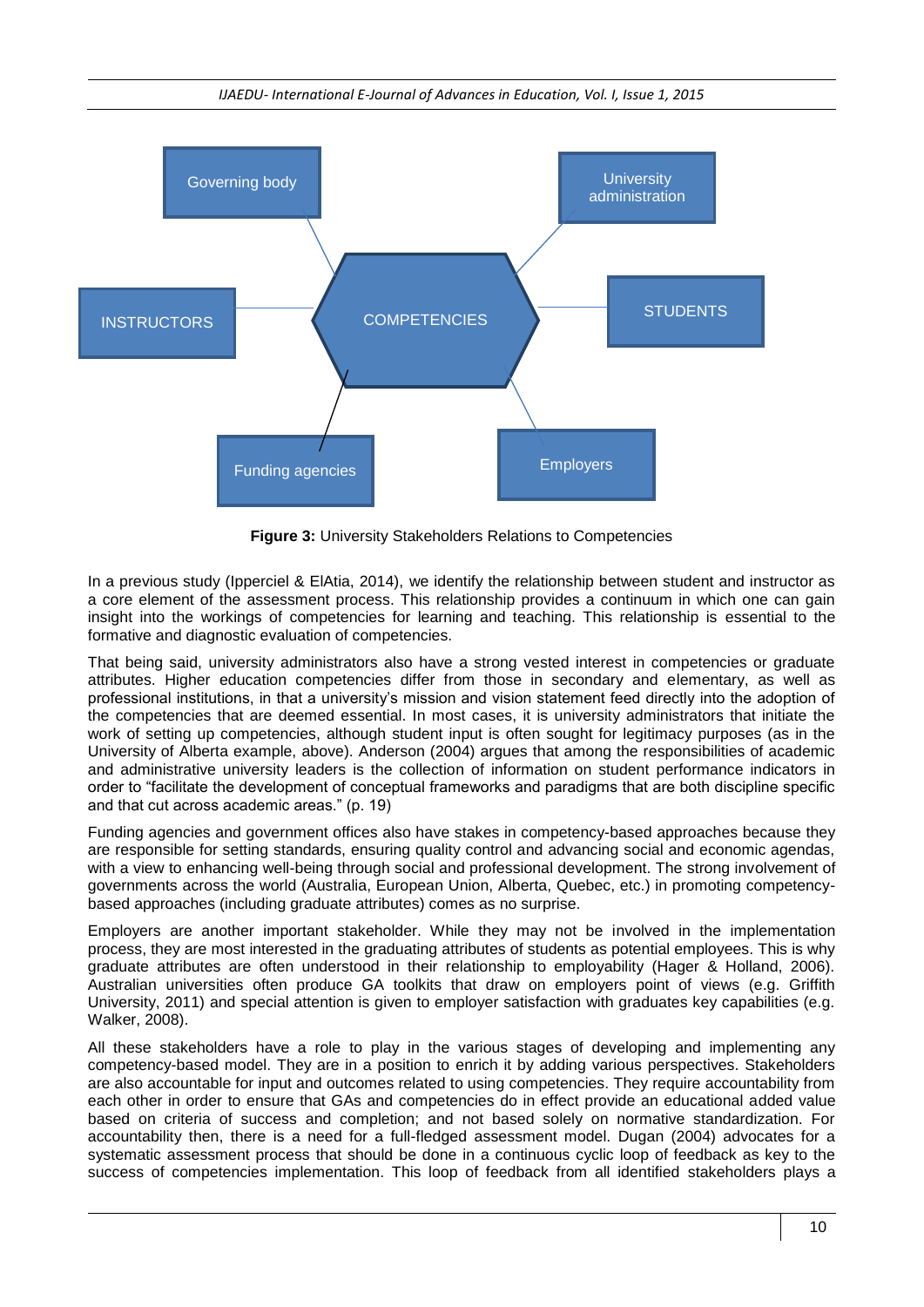pivotal role in improving the learning outcomes and ensuring that the graduating attributes are met during the learning process and after degrees are granted. For Baker (2002), the quality of institutional outcomes depends on the quality of quantifiable institutional inputs.

What made competency-based education 'successful' in elementary and secondary education, is the demonstration of learned/acquired competency (Stoffle & Pryor 1980), based on various tests that are implemented throughout the academic years. Effectiveness of programs of study and accountability of stakeholders is fundamental to the drafting of assessment models that would work at higher education. Direct testing and measurement may not be the solution because it targets specific constructs that are not necessarily aimed at in a set of competencies identified by university.

# **5 CONCLUSION**

Implementing competency-based education has been successful when the criteria to be assessed are clear, straightforward and directly tested. Both in professional and vocational programs, as well as in elementary and secondary education, competencies are concrete and follow a predictable progress. In the traditional university education, however, it is challenging to identify such competencies and, moreover, it is extremely difficult to test.

Within a formative model of assessment in which the stakeholders are accountable for their roles and are part of this assessment process, competencies could be assessed via longitudinal survey tools that track the progress of the students' acquisition of these competencies and evaluate the courses suitability to addressing them.

### **REFERENCE LIST**

- Alberta Education (2011). Framework for student learning: competencies for engaged thinkers and ethical citizens with an entrepreneurial spirit. Alberta Education, Edmonton. Online: http://globeclassroom.ca/userfiles/Alberta\_Framework.pdf.
- Ananiadou, K., & Claro, M. (2009). 21st century skills and competences for New Millennium Learners in OECD countries. Paris, France: Centre for Educational Research and Innovation (CERI)– New Millennium Learners.
- Anderson, J.(2004). An institutional commitment to assessment and accountability. In Hernon. P & Dugan.R (eds). Outcomes Assessment in Higher Education: Views and Perspectives. Westport, CT: Libraries Unlimited
- Baker, R. L. (2002). Evaluating Quality and Effectiveness: Regional Accreditation Principles and Practices. The Journal of Academic Librarianship, 28, 3-7.
- Bowden, J., Hart, G., King, B., Trigwell, K., & Watts, O. (2000). Generic capabilities of ATN university graduates. Canberra: Australian Government Department of Education, Training and Youth Affairs.
- Canto-Sperber, M. & Dupuy, J.P. (2001). Competencies for the good life and the good society in D. S. Rychen & L.H. Salganik (eds.). Defining and selecting key competencies. Seattle: Hogreffe & Huber, pp. 67-92.
- Cedefop (European Centre for the Development of Vocational Training) (2011). Glossary/ Glossar/ Glossaire. Luxembourg: Publications Office of the European Union.
- Dugan, R (2004) Institutional Assessment Planning in Outcomes Assessment in Higher Education (Hernon, P. & Dugan, R eds.) Westport, Connecticut: Libraries Unlimited.
- Fraser, K. & Thomas, T. (2013). Challenges of assuring the development of graduate attributes in a Bachelor of Arts. Higher Education Research & Development, 32 (4), 545-560.
- Griffith University (2011). Griffith Graduate Attributes Teamwork Skills Toolkit. Gold Coast, Grifitth University. On line: http://www.griffith.edu.au/\_\_data/assets/pdf\_file/0008/290870/Teamwork-skills.pdf.